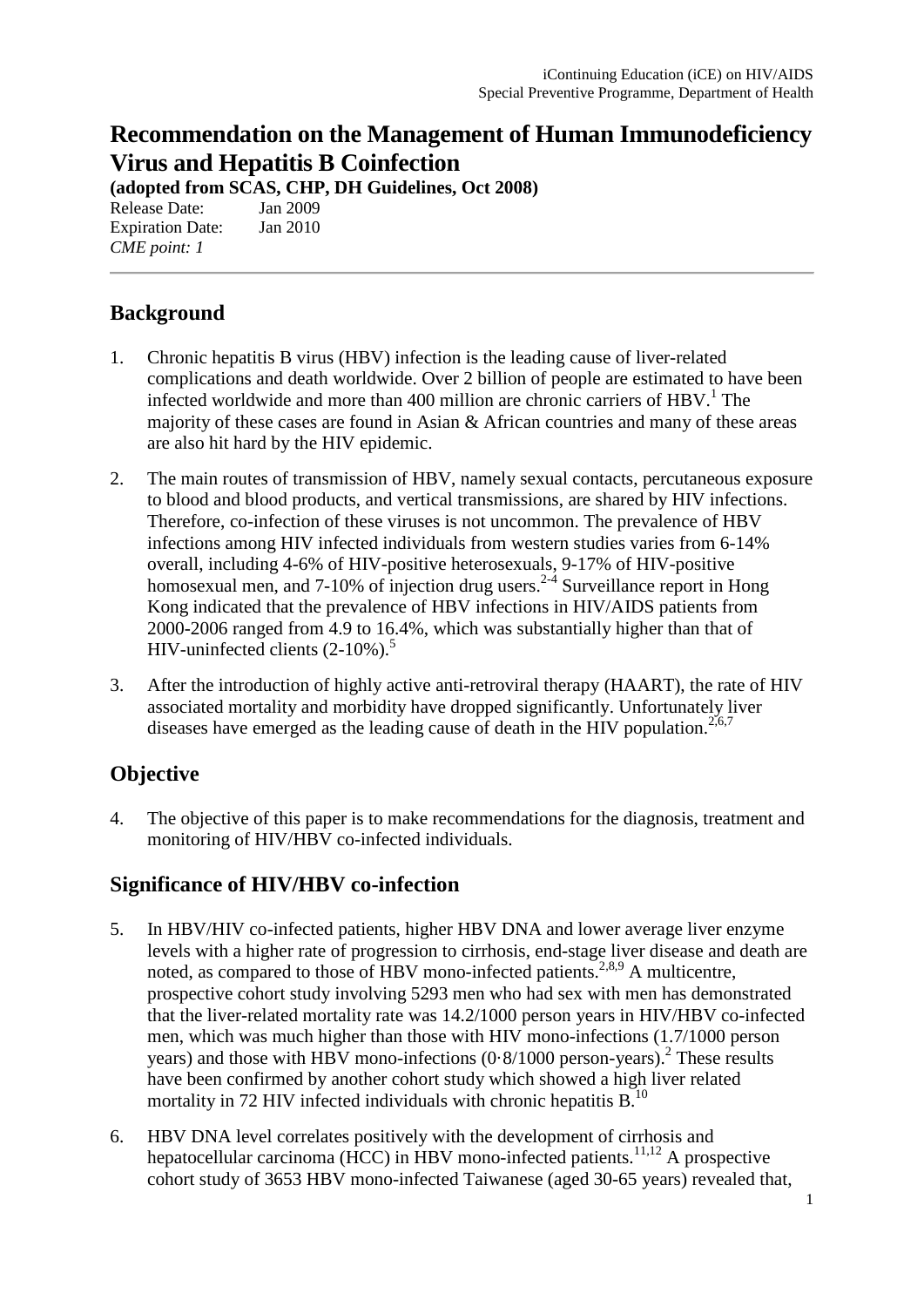the incidence of HCC increased with serum HBV DNA level at study entry in a dose-response relationship ranging from 108 per 100 000 person-years for an HBV DNA level of less than 300 copies/mL to 1152 per 100 000 person-years for an HBV DNA level of 1 million copies/mL or greater.<sup>11</sup> However, similar studies have not been performed for patients with co-infections.

- 7. Successful viral suppression is suggested by the presence of hepatitis B e antigen (HBeAg) seroconversion and undetectable HBV DNA by Real-time Polymerase Chain Reaction. HBeAg seroconversion occurs at a rate of 8-15% per year in HIV-uninfected patients. However, HBV/HIV co-infected individuals are less likely than HBV-mono-infected individuals to clear HBV DNA spontaneously or to lose HBeAg.<sup>8,13</sup>
- 8. The effects of HBV infection on the natural history of HIV have been shown to be minimal. In a European study involving 9802 HIV patients, chronic HBV infection was not associated with the progression to AIDS & did not affect the viral or immunological response to HAART.14 In another Thai cohort study of 692 HIV patients receiving HAART, HIV RNA decline was equivalent at weeks 4 and 12 for HIV mono-infected and HBV/HIV co-infected patients initiating HAART. Early (weeks 4 and 8) increases in CD4+ Cells were significantly greater in the HIV mono-infected patients than in the co-infected group, but by week 12, CD4+ cell counts were equivalent in the two groups.15
- 9. However, chronic HBV infections may complicate the administration of ART by increasing the risk of liver toxicities. Co-infections can actually increase the risk of hepatotoxicity from ART by a factor of 3 to 5 folds.<sup>16-18</sup> Superimposed with the risk of liver derangement for the management of opportunistic infections (e.g. anti-tuberculosis therapy) in many countries where chronic HBV is also endemic, liver function should be closely monitored. In patients on HAART and anti-tuberculosis therapy, chronic hepatitis B increases the risk for severe liver enzyme elevations by three folds.<sup>19</sup>

### **Initial evaluation**

- 10. All newly diagnosed HIV infected individuals should be screened for hepatitis B surface antigen (HBsAg) and Anti-HBs. Diagnosis of HBV co-infection is based on positive HBsAg.
- 11. If patients are HBsAg positive, HBeAg, anti-HBe and HBV DNA should be tested. If patients are HBsAg negative, they should be recommended to receive HBV vaccination.
- 12. Besides having thorough history and physical examinations, all newly diagnosed HIV infected individuals should have blood screening for complete blood pictures, tests on liver and renal functions, clotting profiles including prothrombin time, international normalized ratio (INR) and alpha-fetoprotein (AFP).
- 13. A baseline hepatic ultrasound should be performed.
- 14. An assessment of fibrosis by liver biopsy has been recommended by international panels for all HIV/HBV co-infected individuals.<sup>1</sup> However, sampling variations, inter-observers' variability and the risk of complications are the major limitations of liver biopsy. Although non-invasive diagnostic tools like transient elastography (Fibroscan®) is a promising technique for monitoring fibrosis progression and regression in individual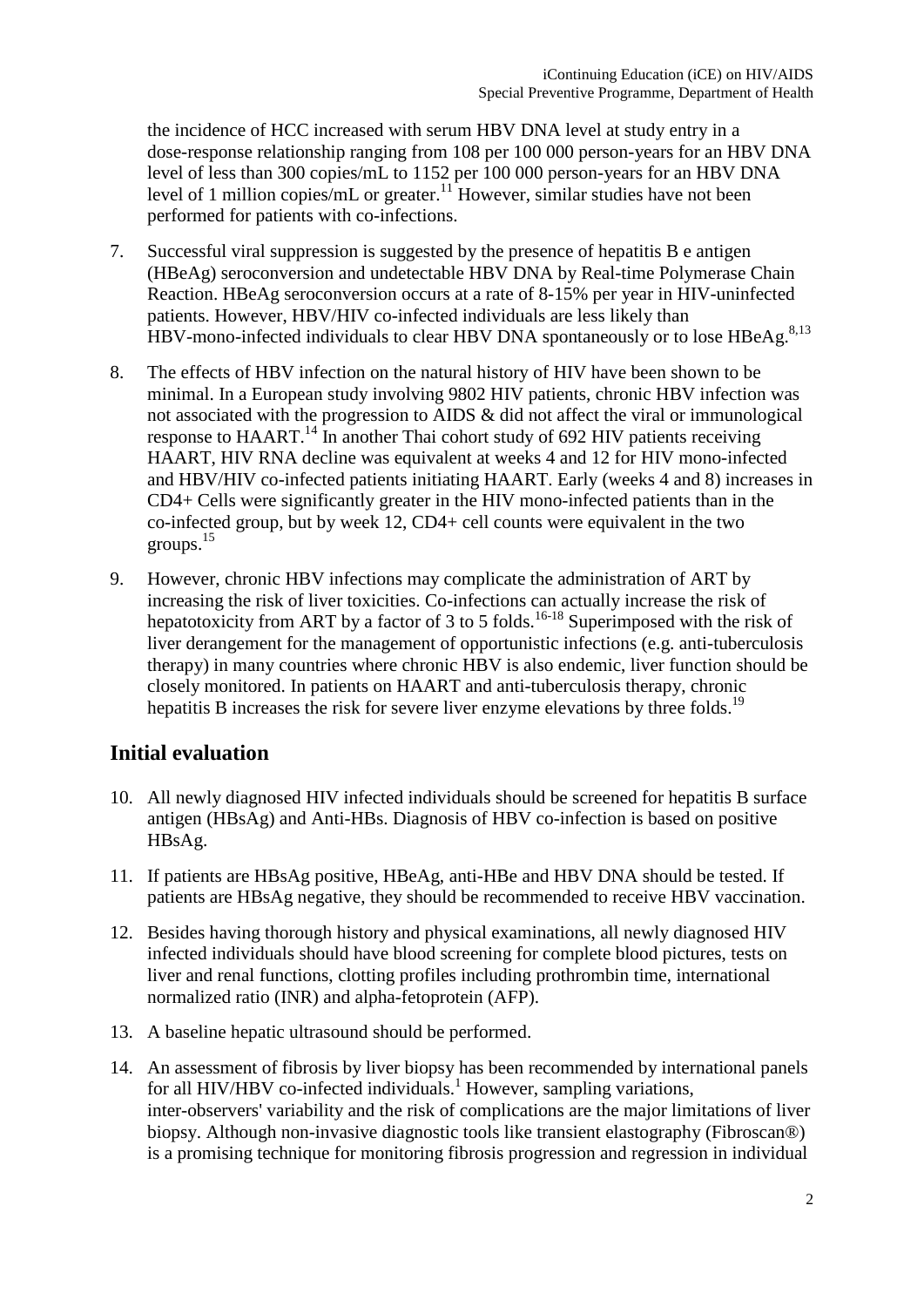cases of mono-infected patients,  $^{20}$  more data are awaited for broader usage of this application, especially for HIV/HBV co-infection.

- 15. Patients should also be screened for hepatitis A virus (HAV) and C virus (HCV). Vaccination for hepatitis A should be recommended if anti-HAV is non-reactive. Screening for hepatitis D virus should be offered to patients coming from endemic areas or having a history of injection drug uses.
- 16. Household and sexual partners should be screened for HBV and vaccinated if they are uninfected.
- 17. Occult HBV infection is defined as the presence of HBV DNA without detectable HBsAg. In mono-infected patients with occult HBV, often the only serum marker is antibodies to hepatitis B core antigen (anti-HBc). Therefore, in cases with high risk of acquiring hepatitis B but was HBsAg negative, anti-HBc level may need to be checked. However, the presence of anti-HBc alone is rarely associated with occult infection in  $HIV$ -uninfected patients.<sup>21</sup> Therefore,  $HBV$  DNA should be measured. Based on current evidence, routine surveillance for HBV DNA in the absence of detectable HBsAg is not indicated.

### **Treatment options for HIV/HBV co-infection**

- 18. Treatment for HBV infection aims to control inflammatory responses (normalization of liver enzymes), reduce viral replication (rendering HBV DNA undetectable), improve immune control (HBe and HBs seroconversions) and prevent liver related complications like cirrhosis and hepatocellular carcinoma.
- 19. Medications listed in Table 1, including standard interferon alfa-2b, pegylated interferon (PEG-IFN) alfa-2a, lamivudine (3TC), adefovir (ADV), entecavir (ETV), telbivudine (TBV), have been approved for the treatment of mono-infected chronic hepatitis B in Hong Kong. Two additional drugs approved for HIV treatment, tenofovir disoproxil fumarate (TDF) and emtricitabine (FTC), also have anti-HBV activity.  $^{22}$
- 20. Generally, 3TC, FTC and TDF are active against both HBV and HIV. Monotherapy of these agents for the treatment of HBV infection should absolutely be avoided since resistance to HIV will rapidly develop, which precludes their future use as HAART.
- 21. 3TC-resistance YMDD mutation occurs at a rate of 20% per year in HIV/HBV co-infected patients taking lamivudine as part of the HAART.<sup>23</sup> The efficacy in suppressing HBV DNA and resistance pattern of FTC are similar to that of 3TC in HBV mono-infected patients. $24.25$  It is therefore considered interchangeable with 3TC for the treatment of HIV.  $^{26}$  The resistance profile of TBV is also similar to that of 3TC but with enhanced potency in suppressing HBV replication. $27$
- 22. Since nucleotide analogues ADV and TDF do not exhibit cross-resistance with 3TC, they can be used in YMDD mutated co-infected subjects. TDF has been noted to have greater activities than ADV, probably because it can be administered in much higher doses. <sup>28</sup> The resistance patterns of the 2 anti-virals are also different. ADV resistance has been reported in 30% of HBV mono-infected subjects after 5 years of treatment,<sup>29</sup> while only sporadic cases of TDF resistance are found.<sup>30</sup> Together with its potent anti-retroviral activities, the combination of TDF with either FTC or 3TC, has emerged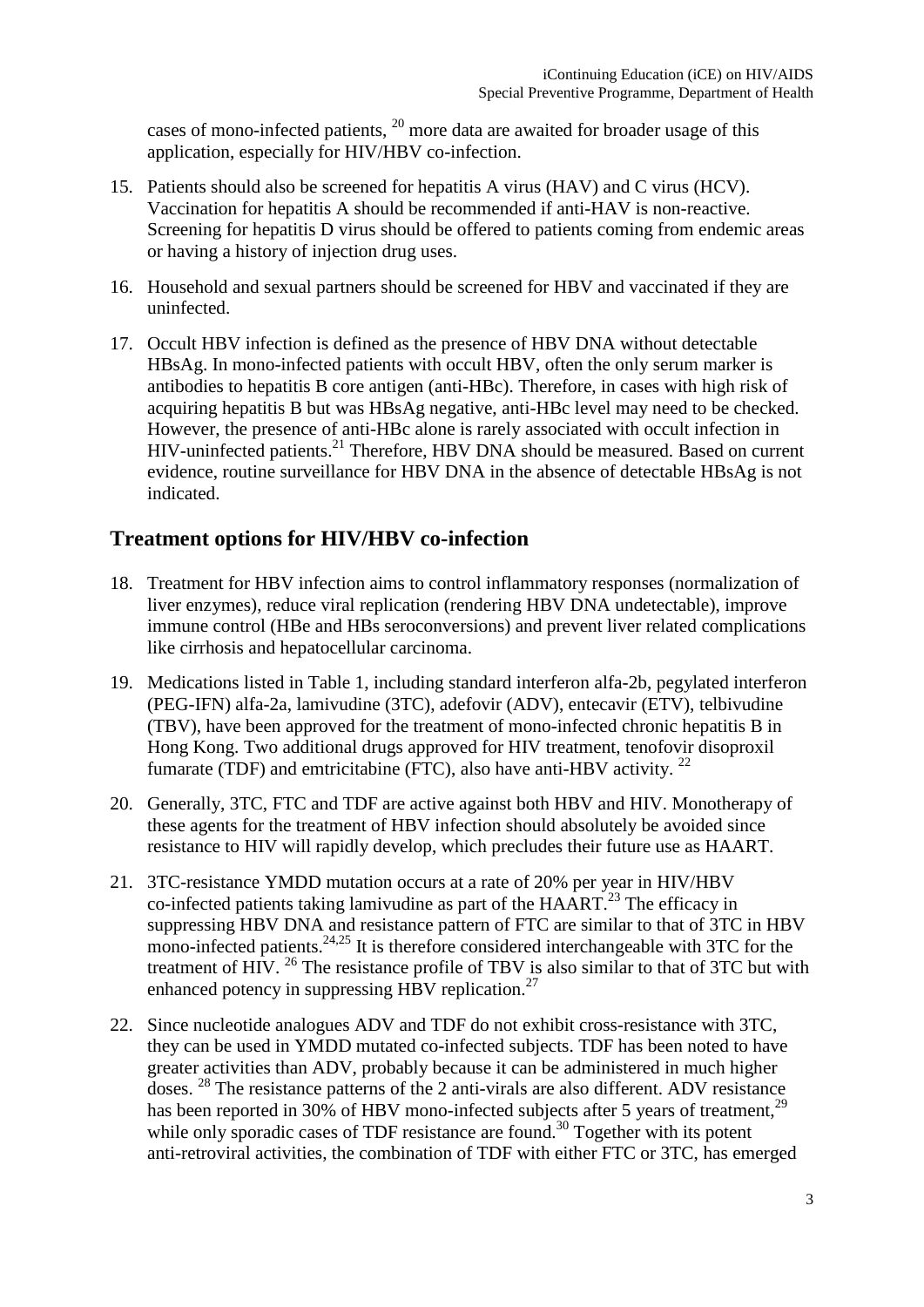as the preferred treatment of HBV in co-infected patients requiring concomitant therapy for HIV infection.

- 23. Recently ETV has become the first line therapy in the treatment of HIV/HBV co-infected individuals not requiring HAART, because of its high efficacy, high genetic barrier to resistance and its apparent lack of anti-retroviral activity.<sup>27</sup> However, it is now contraindicated since the anti-HIV activity of ETV was demonstrated, which led to the emergence of resistance mutations relevant for HIV therapy  $(M184V)^{31}$
- 24. Both standard and pegylated forms have been approved for the treatment of HBV infection, but with the more convenient dosing schedule and the superiority of the pegylated form, the standard form becomes less widely used. The potency of PEG-IFNs in terms of HBV viral suppression, HBeAg & HBsAg seroconversion are superior to that of 3TC in HBV mono-infected patients.<sup>32,33</sup> However, no evidence is available so far for co-infection.

#### **Recommendations on treatment of HIV/HBV co-infection**

- 25. Since there have not been any studies performed to investigate the clinical significance of HBV DNA and liver enzyme levels in HIV/HBV co-infected patients, indication for anit-HBV therapy is largely based on recommendations on the management of HBV mono-infected individuals. Figure 1 outlines the possible management and therapeutic recommendation in HIV/HBV co-infected patients. Special consideration has to be taken for the treatment of this special group of people as regards:
	- (a) Whether the patient is indicated for HAART.
	- (b) Whether there is 3TC resistance.
- 26. If HAART is not indicated, anti-virals with HIV activity (3TC, FTC, TDF, ETV) should be avoided to prevent the emergence of resistance HIV toward these agents.  $\frac{1,27,34-36}{1,27,34-36}$  In general, if the HBV DNA level is high  $\geq$  20,000 IU/ml in HBeAg-positive patients or  $\geq$ 2,000 IU/ml in HBeAg-negative patients), and alanine transaminase (ALT) is elevated, treatment should be considered.  $27,37$  Otherwise, a watchful monitoring at an interval of 3-6 months is needed. Liver biopsy may also be considered for those with normal ALT but high HBV DNA and treatment should be offered in cases of significant activities. 1,27,34-37
- 27. The medications of choice for these conditions in HBeAg positive patients are PEG-IFN alpha 2a or ADV.  $^{1,27,34\cdot36}$  Newer drugs that have no anti-HIV activity (TBV  $^{34}$ , clevudine<sup>38</sup>) may also be useful in these situations. Dose and duration of PEG-IFN remain unknown, but the same regime for HBV mono-infected patients is applied.
- 28. In patients indicated for HAART or have already been on HAART, a regime containing TDF plus either 3TC or FTC is favoured so as to prevent the development of resistance to 3TC or FTC.  $^{1,27,34-36}$
- 29. 3TC or FTC resistance should be suspected during treatment in patients who experience virological breakthrough, that is, more than 1 log10 copies/ml increase from HBV DNA nadir.<sup>1</sup> Once the resistance HBV to 3TC or FTC is confirmed by molecular studies, TDF should be included in the anti-retroviral regime and 3TC or FTC should be maintained. ETV or ADV may be added to the HAART as an alternative.  $34$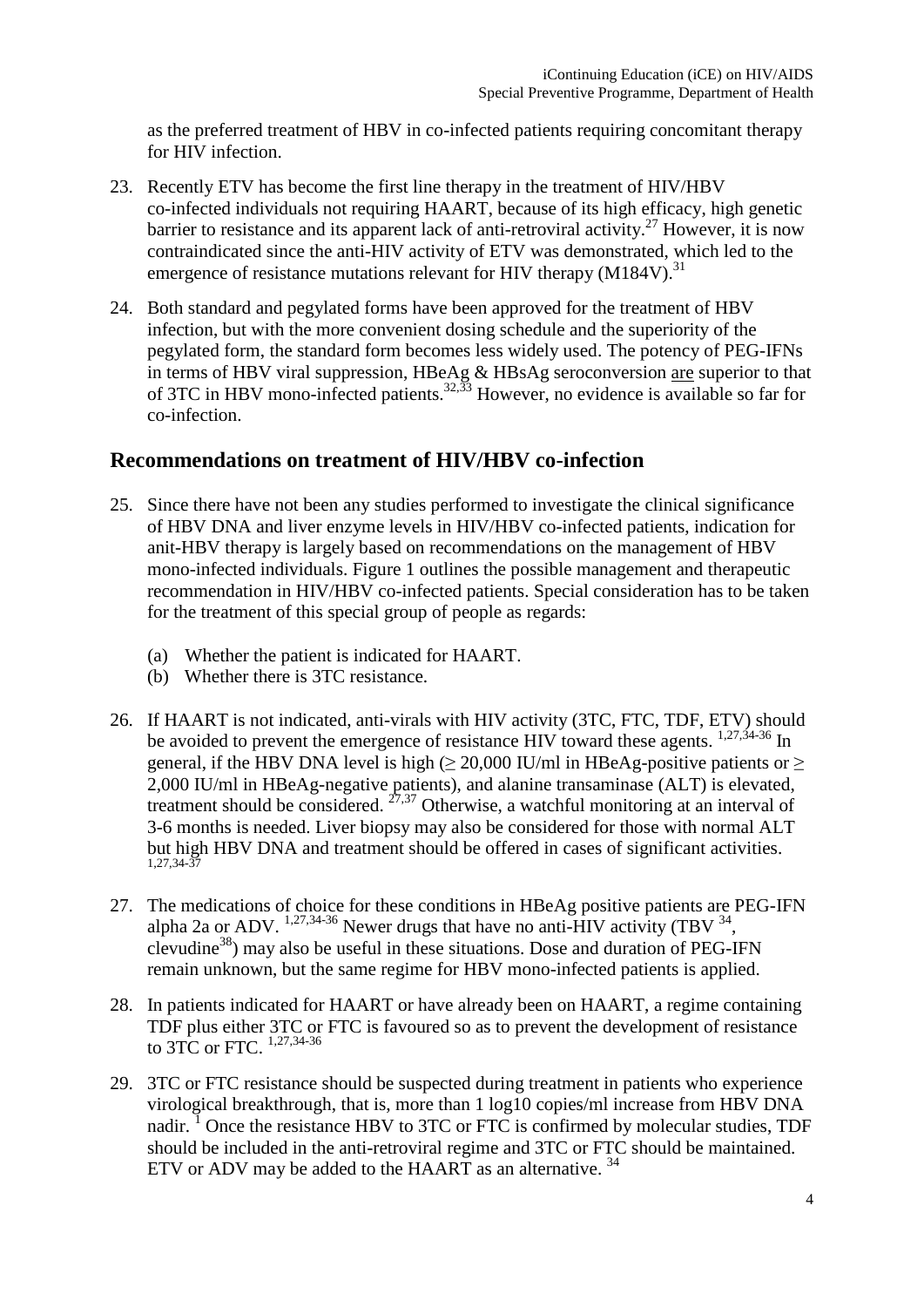#### **Centre for Health Protection October 2008**

The copyright of this paper belongs to the Centre for Health Protection, Department of Health, Hong Kong Special Administrative Region. Contents of the paper may be freely quoted for educational, training and non-commercial uses provided that acknowledgement be made to the Centre for Health Protection, Department of Health, Hong Kong Special Administrative Region. No part of this paper may be used, modified or reproduced for purposes other than those stated above without prior permission obtained from the Centre.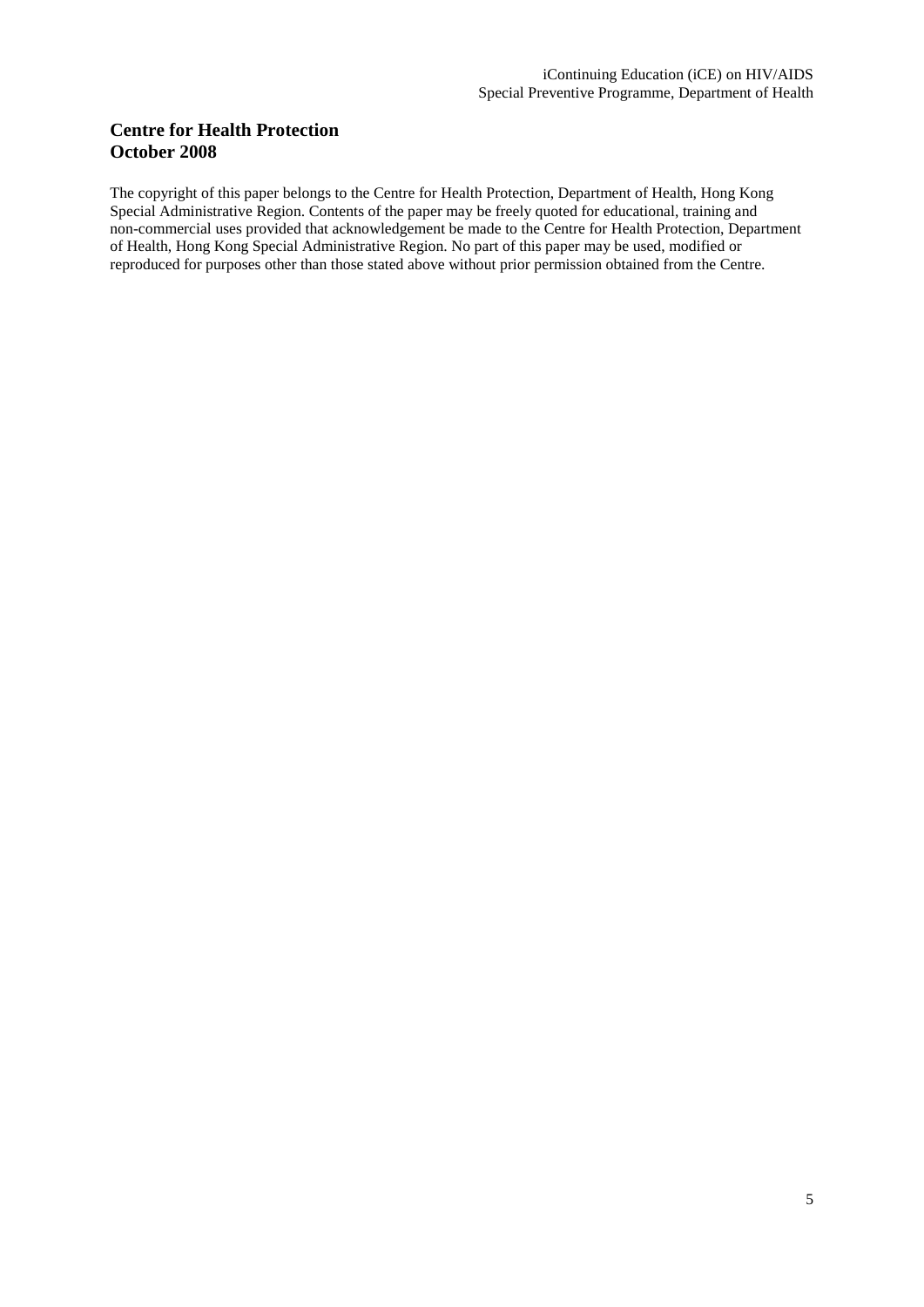| <b>Drugs</b>                   | Lamivudine                                  | <b>Adefovir</b>                     | Emtricitabine Telbivudine Tenofovir |                |                                                                                                                           | <b>Conventional</b><br><i>interferon</i>                                                          | Pegylated interferon Entecavir                                                                        |                                                                   |
|--------------------------------|---------------------------------------------|-------------------------------------|-------------------------------------|----------------|---------------------------------------------------------------------------------------------------------------------------|---------------------------------------------------------------------------------------------------|-------------------------------------------------------------------------------------------------------|-------------------------------------------------------------------|
| <b>ALT</b><br>normalization    | 50% at 48<br>weeks                          | 25% at 48<br>weeks                  |                                     |                | 36% at 48 weeks                                                                                                           |                                                                                                   |                                                                                                       |                                                                   |
| Undetectable<br><b>HBV DNA</b> | $40\% < 400$<br>copies/ml at 52<br>weeks    | 6% <200<br>copies/ml at<br>48 weeks |                                     |                | $20\%$ <200 copies/ml at<br>48 weeks; 29.6% of<br>HBeAg + $& 81.6\%$ of<br>HBeAg - have $<$ 200<br>copies/ml at 12 months | $27\% < 2$ pg/ml 6<br>months after treatment                                                      |                                                                                                       | 8% (<300 copies/mL<br>at 48 weeks<br>(Lamivudine -<br>refractory) |
| HBe<br>Seroconversion          | 11%                                         | 7%                                  |                                     |                | 4%                                                                                                                        | 9%                                                                                                |                                                                                                       |                                                                   |
| Potency for<br>HBV infection   | $++$                                        | $++$                                | $^{++}$                             | $+++$          | $+++$                                                                                                                     | $++$                                                                                              | $++$                                                                                                  | $+++$                                                             |
| Dosage                         | 150mg twice<br>daily (for HIV<br>infection) | 10mg daily                          | 200mg daily                         |                | 600mg daily 300mg daily                                                                                                   | 5MU daily or 10MU 3<br>$x /$ week for 6-12<br>months                                              | 180 mcg / week for 48 Lamivudine<br>weeks                                                             | refractory: 1mg daily;<br>lamivudine naive:<br>0.5mg daily        |
| Anti-HIV<br>activities         | $+++$                                       | None                                | $+++$                               | None           | $+++$                                                                                                                     |                                                                                                   | $\overline{+}$                                                                                        |                                                                   |
| Used in YMDD<br>mutation       | N <sub>o</sub>                              | Yes                                 | N <sub>o</sub>                      | N <sub>o</sub> | Yes                                                                                                                       |                                                                                                   | $\Omega$                                                                                              | Yes                                                               |
| Major side<br>effect           | Minimal                                     | Renal<br>impairment                 | Minimal                             | Minimal        | Renal impairment                                                                                                          | Flu-like symptoms,<br>cytopenia, autoimmune<br>activation, thyroid<br>dysfunction, mood<br>change | Flu-like symptoms,<br>cytopenia,<br>lautoimmune<br>activation, thyroid<br>dysfunction, mood<br>change | Headache, fatigue,<br>dizziness,<br>gastrointestinal upset        |
| Reference                      | 39                                          | 28,40                               |                                     |                | 28,40                                                                                                                     | 41                                                                                                |                                                                                                       | 42                                                                |

#### **Table 1: Anti-virals for hepatitis B virus infection in HIV/HBV co-infected patients\***

\*Adapted from Cheruvu S, Marks K, Talal AH. Understanding the pathogenesis and management of hepatitis B/HIV and hepatitis B/hepatitis C virus coinfection. *Clin Liver* 

*Dis.* 2007;11:917-43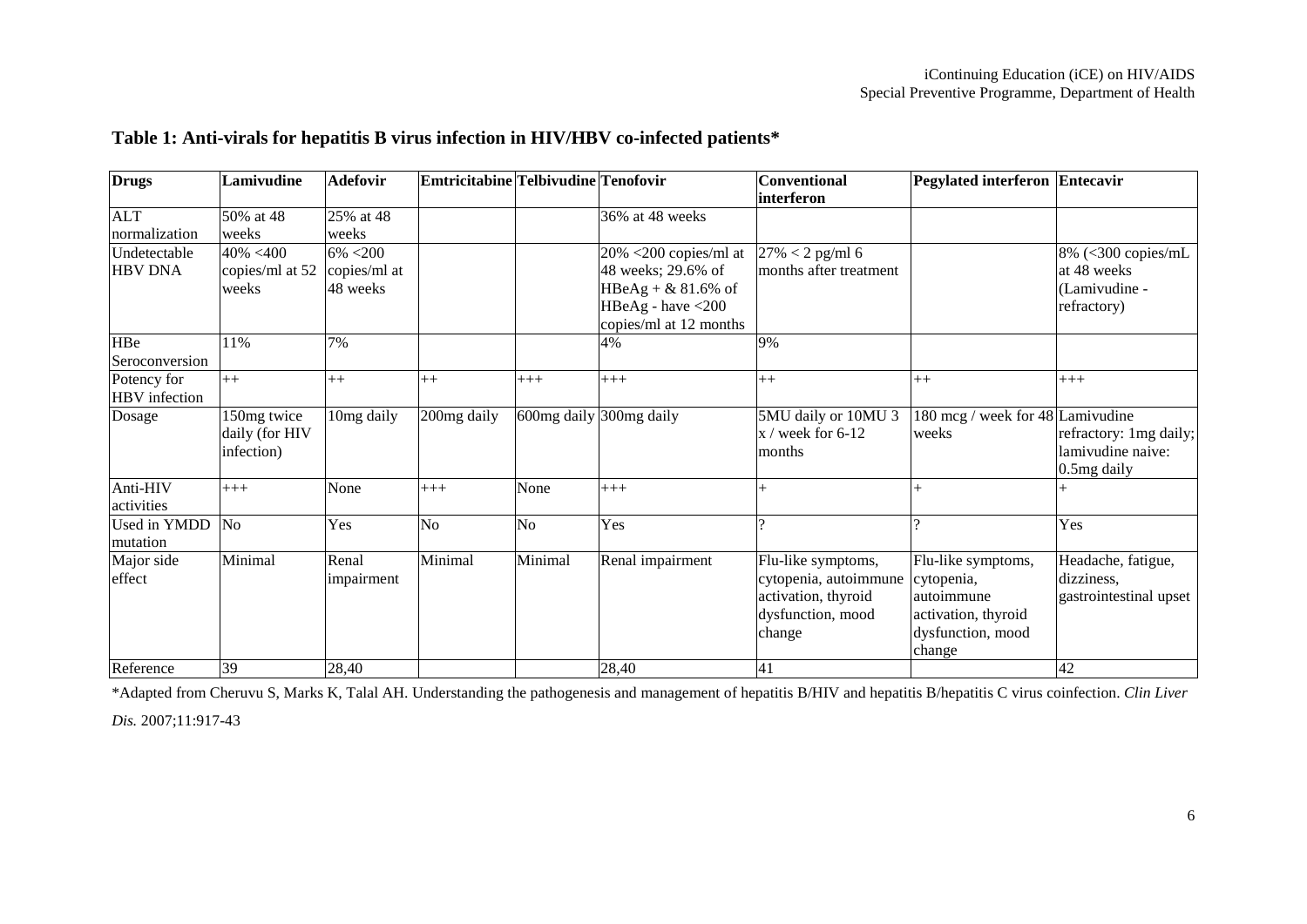#### **Figure 1: Algorithm for the management of HIV/HBV co-infection**



<sup>"</sup>High HBV DNA level ( $\geq$  20,000 IU/ml in HBeAg-positive patients or  $\geq$  2,000 IU/ml in HBeAg-negative patients)

 $\frac{b}{c}$  Some experts assert that any HBV-infected patients requiring HAART should receive TDF + 3TC/FTC unless they cannot tolerate TDF.

If HBV-DNA remains detectable at week 24, adefovir should be added to minimize risk of resistance development.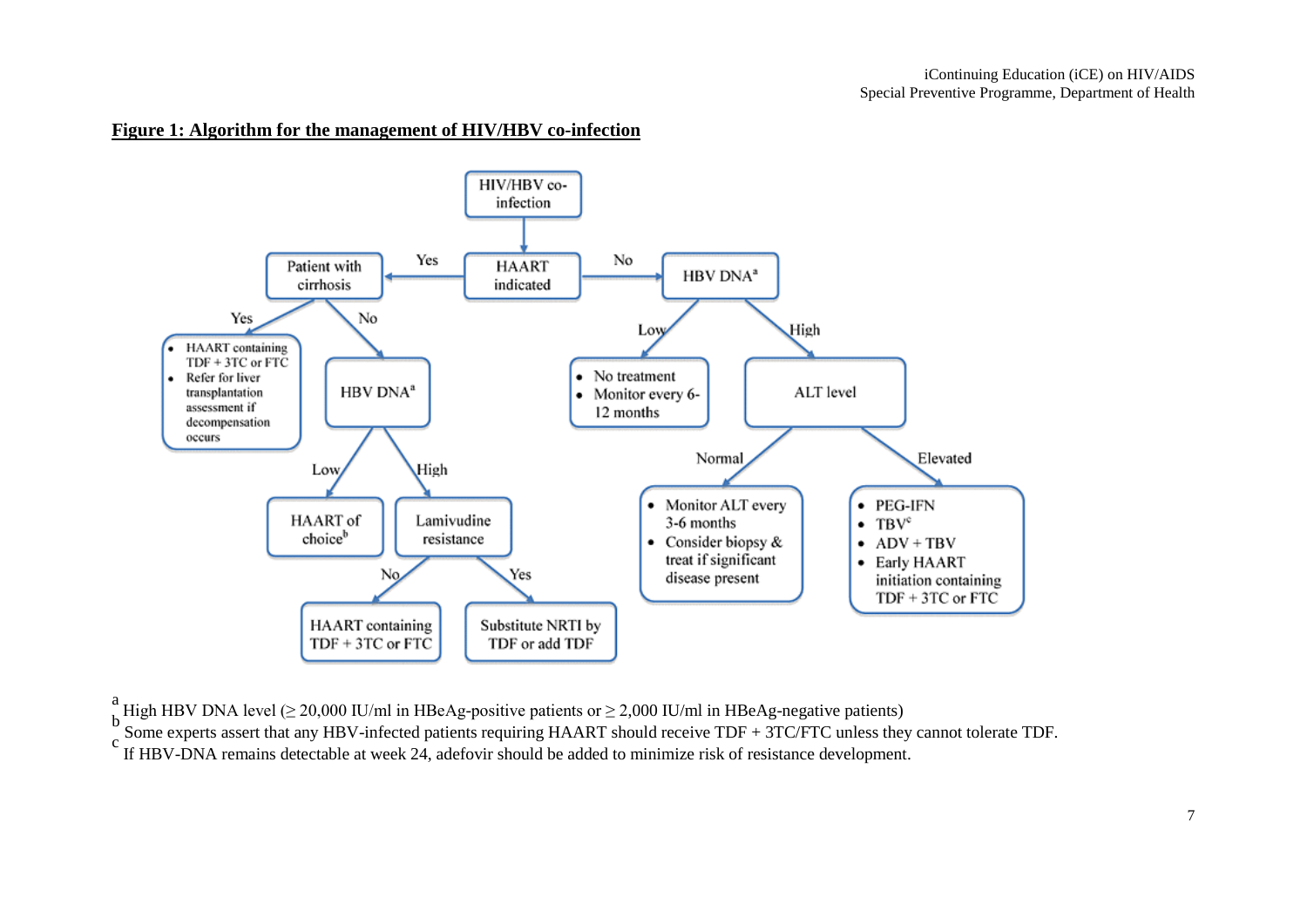### **Reference:**

- 1. Soriano V, Puoti M, Bonacini M, et al. Care of patients with chronic hepatitis B and HIV coinfection: recommendations from an HIV-HBV international panel. *AIDS*  2005;**19**:221-40.
- 2. Thio CL, Seaberg EC, Skolasky R Jr, et al. HIV-1, hepatitis B virus, and risk of liver-related mortality in the Multicenter Cohort Study (MACS). *Lancet* 2002; **360**: 1921-26.
- 3. Kellerman SE, Hanson DL, McNaghten AD, Fleming PL. Prevalence of chronic hepatitis B and incidence of acute hepatitis B infection in human immunodeficiency virus-infected subjects. *J Infect Dis* 2003;**188**:571-7.
- 4. Konopnicki D, Mocroft A, de Wit S, Antunes F, Ledergerber B, Katlama C, et al. Hepatitis B and HIV: prevalence, AIDS progression, response to highly active antiretroviral therapy and increased mortality in the EuroSIDA cohort. *AIDS* 2005;**19**:593-601.
- 5. Special Preventive Program. Surveillance of Viral Hepatitis in Hong Kong 2006 Update Report. Centre for Health Protection, Department of Health. December 2007.
- 6. Bica I, McGovern B, Dhar R, et al. Increasing mortality due to endstage liver disease in patients with human immunodeficiency virus infection. *Clin Infect Dis* 2001; **32**: 492-97.
- 7. Salmon-Ceron D, Lewden C, Morlat P, et al. Liver disease as a major cause of death among HIV infected patients: role of hepatitis C and B viruses and alcohol. *J Hepatol*  2005; **42**:799-895.
- 8. Colin JF, Cazals-Hatem D, Loriot MA, et al. Influence of human immunodeficiency virus infection on chronic hepatitis B in homosexual men. *Hepatology* 1999; **29**:1306-10.
- 9. Thio CL. Hepatitis B in the human immunodeficiency virus-infected patient: epidemiology, natural history, and treatment. *Semin Liver Dis* 2003; **23**:125-36.
- 10. Bonacini M, Louie S, Bzowej N, Wohl AR. Survival in patients with HIV infection and viral hepatitis B or C: a cohort study. *AIDS* 2004;**8**:2039-46.
- 11. Chen CJ, Yang HI, Su J, et al. Risk of hepatocellular carcinoma across a biological gradient of serum hepatitis B virus DNA level. *JAMA* 2006;**295**:65-73.
- 12. Iloeje UH, Yang HI, Su J, Jen CL, You SL, Chen CJ. Predicting cirrhosis risk based on the level of circulating hepatitis B viral load. *Gastroenterology* 2006;**130**:678-86.
- 13. Gilson RJ, Hawkins AE, Beecham MR, et al. Interactions between HIV and hepatitis B virus in homosexual men: effects on the natural history of infection. *AIDS* 1997; **11**: 597-606.
- 14. Konopnicki D, Mocroft A, De Wit S, et al., Hepatitis B and HIV: prevalence, AIDS progression, response to highly active antiretroviral therapy and increased mortality in the EuroSIDA cohort, *AIDS* 2005;**19**:593-601.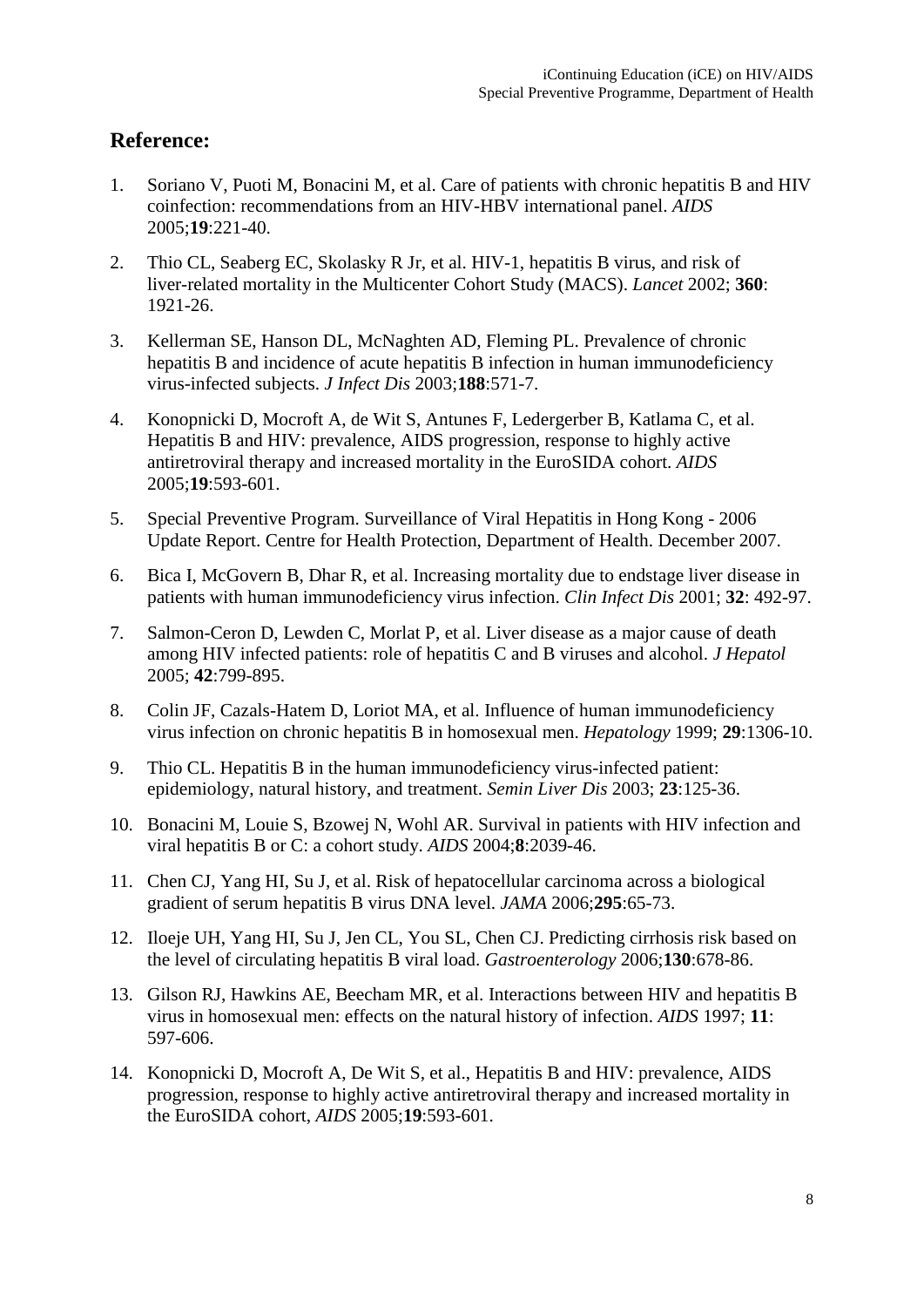- 15. Law WP, Duncombe CJ, Mahanontharit A, et al. Impact of viral hepatitis co-infection on response to antiretroviral therapy and HIV disease progression in the HIV-NAT cohort. *AIDS* 2004;**18**:1169-77.
- 16. Sulkowski MS, Thomas DL, Mehta SH, Chaisson RE and Moore RD. Hepatotoxicity associated with nevirapine or efavirenz-containing antiretroviral therapy: role of hepatitis C and B infections, *Hepatology* 2002;**35**:182-189.
- 17. Wit FW, Weverling GJ, Weel J, Jurriaans S and Lange JM, Incidence of and risk factors for severe hepatotoxicity associated with antiretroviral combination therapy, *J Infect Dis*  2002;**186**:23-31.
- 18. Puoti M, Spinetti A, Ghezzi A, et al. Mortality for Liver Disease in Patients With HIV Infection: A Cohort Study. *JAIDS* 2000; **24**:211-17.
- 19. Hoffmann CJ, Charalambous S, Thio CL, et al. Hepatotoxicity in an African antiretroviral therapy cohort: the effect of tuberculosis and hepatitis B. *AIDS* 2007;**21**:1307-8.
- 20. Castera L, Forns X, Alberti A. Non-invasive evaluation of liver fibrosis using transient elastography. *J Hepatol.* 2008;**48**:835-47.
- 21. Tsui JI, French AL, Seaberg EC, et al. Prevalence and long-term effects of occult hepatitis B virus infection in HIV-infected women. *Clin Infect Dis.* 2007;**45**:736-40.
- 22. Benhamou Y, Fleury H, Trimoulet P, et al. Anti-hepatitis B virus efficacy of tenofovir disoproxil fumarate in HIV-infected patients. *Hepatology* 2006;**43**:548-55.
- 23. Benhamou Y, Bochet M, Thibault V, et al. Long-Term Incidence of Hepatitis B Virus Resistance to Lamivudine in Human Immunodeficiency Virus-Infected Patients. *Hepatology* 1999;**30**:1302-6.
- 24. Lim SG, Ng TM, Kung N, et al. A double-blind placebo-controlled study of emtricitabine in chronic hepatitis B. *Arch Intern Med* 2006;**166**:49-56.
- 25. Hammer SM, Saag MS, Schechter M, et al. Treatment for adult HIV infection: 2006 recommendations of the International AIDS Society-USA panel. *JAMA*  2006;**296**:827-43.
- 26. Department of Health and Human Services. Guidelines for the use of antiretroviral agents in HIV-1-infected adults and adolescents - January 29, 2008. Available at: http://aidsinfo.nih.gov.
- 27. Lok AS, McMahon BJ. Chronic hepatitis B. *Hepatology* 2007;**45**:507-39.
- 28. Peters MG, Andersen J, Lynch P, et al. Randomized controlled study of tenofovir and adefovir in chronic hepatitis B virus and HIV infection: ACTG A5127. *Hepatology* 2006;**44**:1110-6.
- 29. Hadziyannis SJ, Tassopoulos NC, Heathcote EJ, et al. Long-term therapy with adefovir dipivoxil for HBeAg-negative chronic hepatitis B for up to 5 years. *Gastroenterology.*  2006;**131**:1743-51.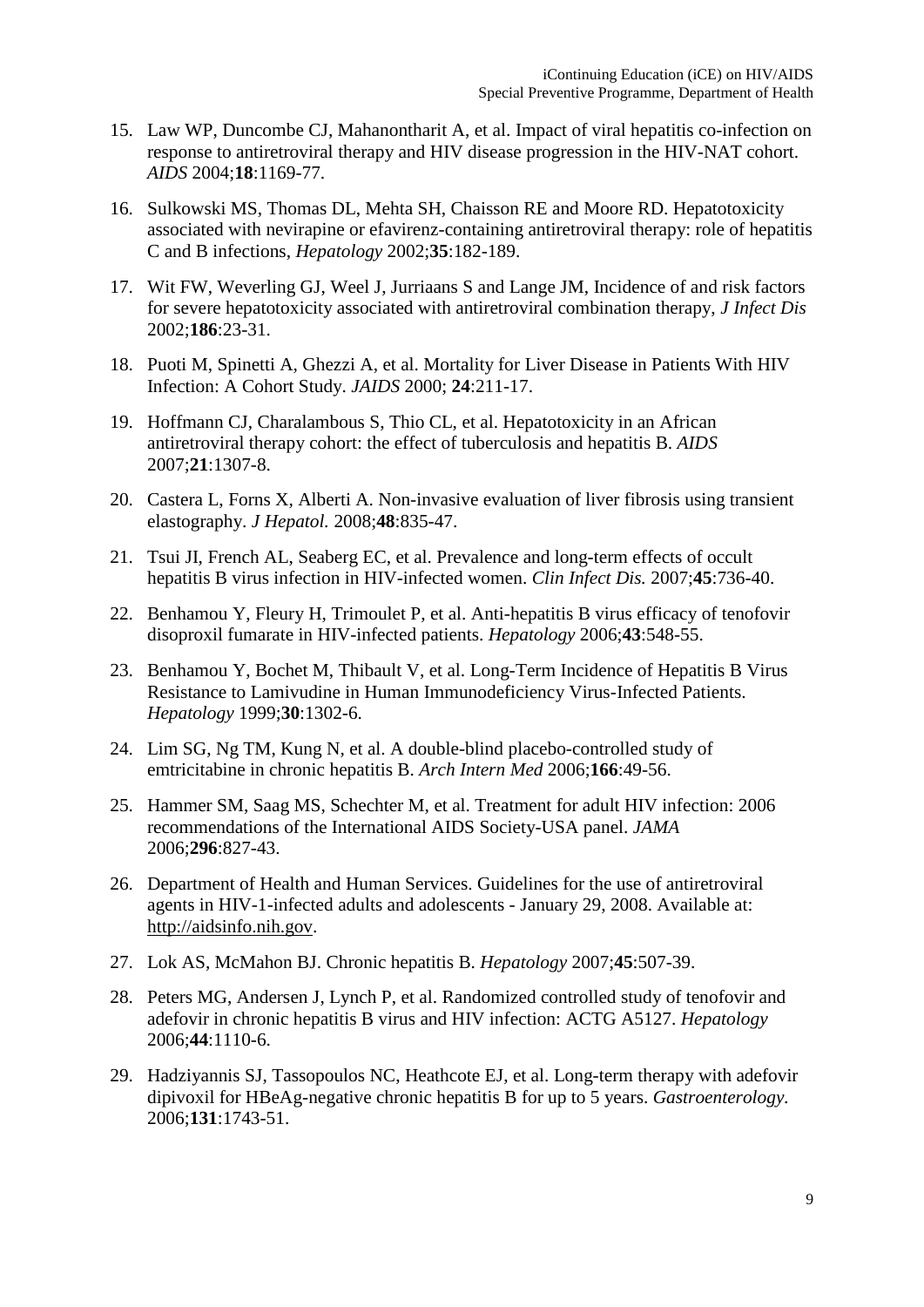- 30. Sheldon J, Camino N, Rodes B, et al. Selection of hepatitis B virus polymerase mutations in HIV-coinfected patients treated with tenofovir. *Antivir Ther*  2005;**10**:727-34.
- 31. McMahon MA, Jilek BL, Brennan TP, et al. The HBV drug entecavir effects on HIV-1 replication and resistance. *N Engl J Med* 2007;**356**:2614-21.
- 32. Lau GK, Piratvisuth T, Luo KX, et al. Peginterferon Alfa-2a, lamivudine, and the combination for HBeAg-positive chronic hepatitis B. *N Engl J Med* 2005;**352**:2682-95.
- 33. Marcellin P, Lau GK, Bonino F, et al. Peginterferon alfa-2a alone, lamivudine alone, and the two in combination in patients with HBeAg-negative chronic hepatitis B. *N Engl J Med* 2004;**351**:1206-17.
- 34. Rockstroh JK, Bhagani S, Benhamou Y, et al. European AIDS Clinical Society (EACS) guidelines for the clinical management and treatment of chronic hepatitis B and C coinfection in HIV-infected adults. *HIV Med* 2008;**9**:82-8.
- 35. Benhamou Y. Treatment algorithm for chronic hepatitis B in HIV-infected patients. *J Hepatol.* 2006;**44**:S90-4.
- 36. Cheruvu S, Marks K, Talal AH. Understanding the pathogenesis and management of hepatitis B/HIV and hepatitis B/hepatitis C virus coinfection. *Clin Liver Dis.* 2007;**11**:917-43
- 37. Keeffe EB, Dieterich DT, Han SH, et al. A treatment algorithm for the management of chronic hepatitis B virus infection in the United States. *Clin Gastroenterol Hepatol.* 2004;**2**:87-106.
- 38. Yoo BC, Kim JH, Chung YH, et al. Twenty-four-week clevudine therapy showed potent and sustained antiviral activity in HBeAg-positive chronic hepatitis B. *Hepatology.* 2007;**45**:1172-8.
- 39. Dore GJ, Cooper DA, Barrett C, et al. Dual efficacy of lamivudine treatment in human immunode?ciency virus/hepatitis B virus-coinfected persons in a randomized, controlled study (CAESAR). The CAESAR Coordinating Committee. *J Infect Dis*  1999;**180**:607-13.
- 40. Benhamou Y, Fleury H, Trimoulet P, et al. Anti-hepatitis B virus efficacy of tenofovir disoproxil fumarate in HIV-infected patients. *Hepatology* 2006;**43**:548-55.
- 41. Di Martino V, Thevenot T, Colin JF, et al. Influence of HIV infection on the response to interferon therapy and the long-term outcome of chronic hepatitis B. *Gastroenterology*  2002;123:1812-22.
- 42. Pessoa M, Huang A, Nelson M, et al. Entecavir in HIV-HBV co-infection: week 48 results (ETV (038) [abstract H-415]. In: Program and abstracts of the 45th Interscience Conference of Antimicrobial Agents and Chemotherapy. Washington, DC: 2005.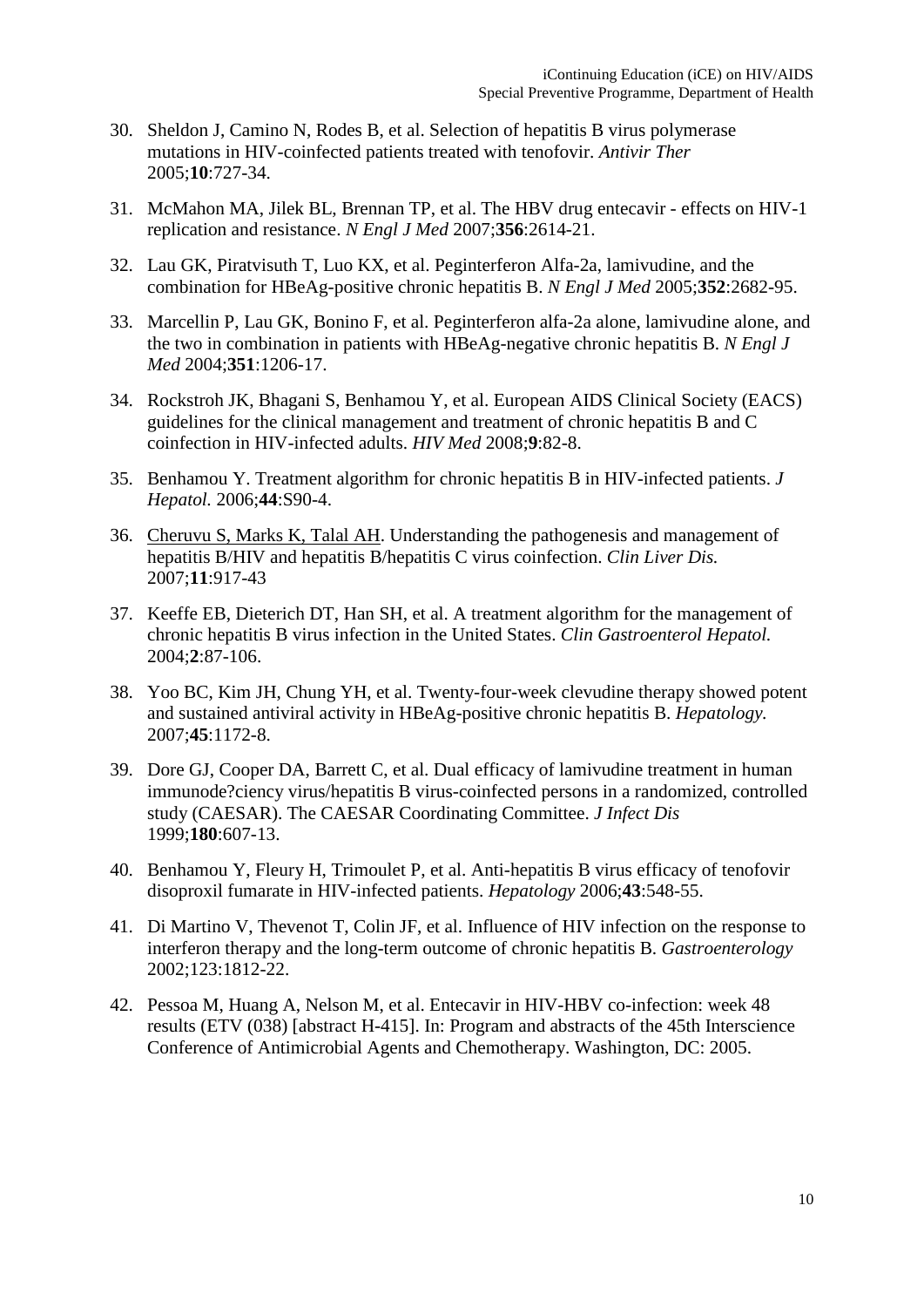### **Test paper - Recommendation on the Management of Human Immunodeficiency Virus and Hepatitis B Coinfection**

Expiration Date: Jan 2010 *CME point: 1* 

- Please indicate one answer to each question.
- 1. What is true about the prevalence of HBV/HIV coinfection from available data? (a) The prevalence of HBV/HIV coinfection is substantially higher than HBV
	- mono-infection in the population
	- (b) Prevalence of HBV infection in HIV-infected individuals is not affected by the background HBV prevalence
	- (c) Prevalence of HBV in HIV infected patients in Hong Kong is lower than in western countries
	- (d) Prevalence of HBV/HIV coinfection does not reach the high level of HCV/HIV coinfection in any risk populations
	- (e) None of the above
- 2. What are the observations of effects of HIV on chronic HBV?
	- (a) Greater progression to cirrhosis
	- (b) Higher HBV DNA level
	- (c) Less transaminitis
	- (d) Greater risk of liver-death
	- (e) All of the above
- 3. Which of the following is incorrect regarding HBV viral replication and suppression?
	- (a) HBV/HIV coinfected patients are less likely to have spontaneous clearance of HBeAg
	- (b) Undetectable HBV DNA in blood implies successful viral suppression
	- (c) HBeAg seroconversion occurs at 8-15% per year in HBV mono-infected subjects
	- (d) HBV DNA level could be associated with the likelihood of development of liver cirrhosis and carcinoma
	- (e) None of the above
- 4. Which of the following statements is not true concerning the impact of HBV on HIV disease course and treatment?
	- (a) HBV leads to faster HIV disease progression
	- (b) HIV suppression from highly active antiretroviral therapy (HAART) is not worse in HBV/HIV coinfected patients
	- (c) CD4 response is similar in HBV/HIV coinfected patients after HAART albeit it could be slower
	- (d) The risk of hepatotoxicity from HAART can be elevated
	- (e) The risk of liver toxicity can be compounded by drugs used to treat opportunistic infections
- 5. Which of the following does not form part of baseline work up for HBV/HIV coinfection?
	- (a) HBeAg, anti-HBe
	- (b) HBV DNA
	- (c) Liver function test